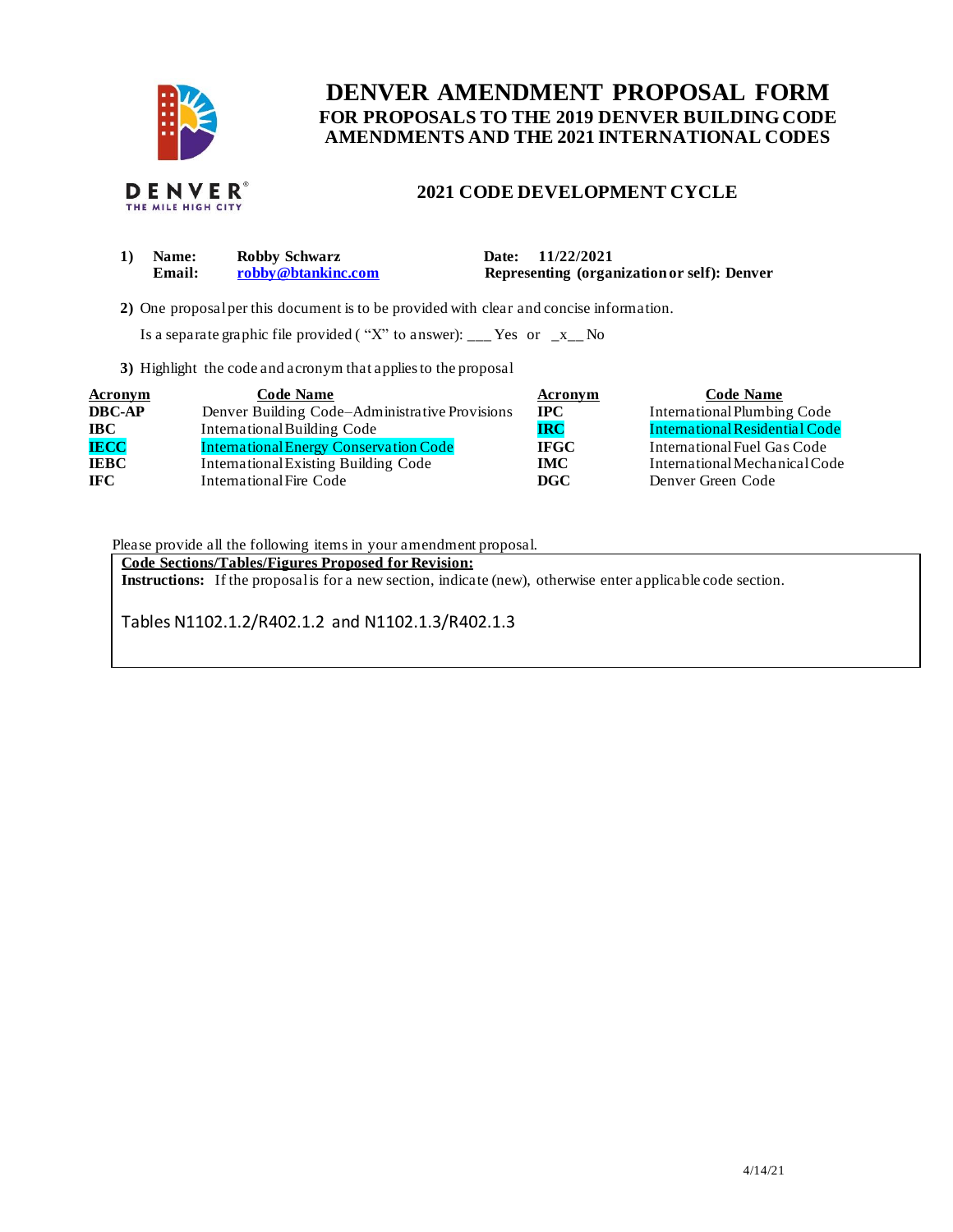### **Proposal:**

**Instructions:** Show the proposal using strikeout, underline format.

**Place an "X" next to the choice that best defines your proposal: \_x\_ Revision \_x\_ New Text x\_\_ Delete/Substitute \_\_** Deletion

### **Revise as Follows:**

| <b>CLIMATE</b><br>ZONE | <b>FENESTRATION</b><br>U-FACTOR <sup>®</sup> | <b>SKYLIGHT</b><br><b>U-FACTOR</b> | <b>GLAZED</b><br><b>FENEST RATION</b><br>SHGC <sup>d, e</sup> | <b>CEILING</b><br><b>U-FACTOR</b> | <b>WOOD</b><br><b>FRAME</b><br>WALL<br><b>U-FACTOR</b> | <b>MASS</b><br>WALL<br>U-FACTOR <sup>b</sup> | <b>FLOOR</b><br><b>U-FACTOR</b> | <b>BASEMENT</b><br>WALL<br><b>U-FACTOR</b> | <b>CRAWL</b><br><b>SPACE</b><br><b>WALL</b><br><b>U-FACTOR</b> |
|------------------------|----------------------------------------------|------------------------------------|---------------------------------------------------------------|-----------------------------------|--------------------------------------------------------|----------------------------------------------|---------------------------------|--------------------------------------------|----------------------------------------------------------------|
| 5 and<br>Marine 4      | 0.30<br>0.27/0.25 <sup>g</sup>               | 0.55<br>0.45                       | NR                                                            | 0.024                             | 0.045                                                  | 0.082                                        | 0.033<br>0.026                  | 0.050                                      | 0.055                                                          |

### **TABLE N1102.1.2 / R402.1.2**

### **MAXIMUM ASSEMBLY** *U***-FACTORS<sup>a</sup> AND FENESTRATION REQUIREMENTS**

For  $SI: 1$  foot = 304.8 mm.

a. Nonfenestration *U*-factors shall beobtained from measurement, calculation or an approved source.

b. Mass walls shall be in accordance with Section R402.2.5. Wheremore than half the insulation is on the interior, the mass wall *U*-factors shall not exceed

 Climate Zone 5 and Marine 4, and 0.057 in Climate Zones 6 through 8. 0.17 in Climate Zones 0 and 1, 0.14 in Climate Zone 2, 0.12 in Climate Zone 3, 0.087 in Climate Zone 4 except Marine, 0.065 in

c. In Warm Humid locations as defined by Figure R301.1 and Table R301.1, the basement wall *U*-factor shall not exceed 0.360.

- d. The SHGC column applies to all glazed fenestration.
- provided that the SHGC for such skylights does not exceed 0.30. **Exception:** In Climate Zones 0 through 3, skylights shall be permitted to be excluded from glazed fenestration SHGC requirements
- e. There are no SHGC requirements in the Marine Zone.
- f. A maximum *U*-factor of 0.32 shall apply in Marine ClimateZone 4 and Climate Zones 5 through 8 to vertical fenestration products installed in buildings located either:
	- 1. Above 4,000 feet in elevation above sea level, or

g. Where the proposed glazing area is more than 15.0% of the conditioned floor area, as provided by Section R103.2 2. In windborne debris regions where protection of openings is required by Section R301.2.1.2 of the *International Residential Code*.

the second U-value shall be required.

#### **TABLE N11102.1.3./ R402.1.3**

**INSULATION MINIMUM** *R***-VALUES AND FENESTRATIONREQUIREMENTS BY COMPONENTa** 

| <b>CLIMATE</b><br><b>ZONE</b> | <b>FENESTRATION</b><br>$U\text{-}FACTOR^{b,-l,j}$ | <b>SKYLIGHT</b> <sup>b</sup><br><b>U-FACTOR</b> | <b>GLAZED</b><br><b>FENEST RATION</b><br>SHGC <sup>b</sup> | <b>CEILING</b><br><b>R-VALUE</b> | <b>WOOD</b><br><b>FRAME</b><br>WALL<br>R-VALUE <sup>9</sup>                                                        | <b>MASS</b><br><b>WALL</b><br>R-VALUE <sup>h</sup> | <b>FLOOR</b><br><b>R-VALUE</b> | <b>BASEMENT</b> <sup>c,g</sup><br><b>WALL</b><br><b>R-VALUE</b> | SLAB <sup>d</sup><br><b>R-VALUE</b><br>& DEPTH | <b>CRAWL</b><br>SPACE <sup>c, 9</sup><br><b>WALL</b><br><b>R-VALUE</b> |
|-------------------------------|---------------------------------------------------|-------------------------------------------------|------------------------------------------------------------|----------------------------------|--------------------------------------------------------------------------------------------------------------------|----------------------------------------------------|--------------------------------|-----------------------------------------------------------------|------------------------------------------------|------------------------------------------------------------------------|
| 5 and<br>Marine 4             | $0.30^{i}$<br>$0.27/0.25$ ij                      | 0.55<br>0.45                                    | 0.40                                                       | 60                               | $30 \text{ or } 20 \text{ \&}$<br>$5$ ci <sup>h</sup> or<br>$13&10$ ci <sup>h</sup><br>or $0 & 20$ ci <sup>h</sup> | 13/17                                              | 30<br><u>38</u>                | 15ci or 19 or<br>13 & 5ci                                       | 10ci, 4 ft                                     | $15ci$ or $19$<br>or 13 & 5ci                                          |

For SI  $1$  foot  $=$  304.8mm

NR = Not Required

ci = continuous insulation.

 a. *R*-values are minimums. *U*-factors and SHGC are maximums. Where insulation is installed in a cavity that is less than the label or design thickness of the insulation, the installed *R*-value of the insulation shall be not less than the *R*-value specified in the table.

 b. The fenestration *U*-factor column excludes skylights. The SHGC column applies to all glazed fenestration except for that specifically used for passivesolar design heat gain which is exempt.

 requirements provided that the SHGC forsuch skylights does not exceed 0.30. **Exception:** In Climate Zones 0 through 3, skylights shall be permitted to be excluded from glazed fenestration SHGC

c. "Sci or 13" means R-5 continuous insulation (ci) on the interior or exterior surface of the wall or R-13 cavity insulation on the interior side of the wall. "10ci or 13" means R-10 continuous insulation (ci) on the interior or exterior surface of the wall or R-13 cavity insulation on the interior side of the wall. "15ci or 19 or  $13 + 5c$ i" means R-15 continuous insulation (ci) on the interior or exterior surface of the wall; or R-19 cavity insulation on the interior side of the wall; or R-13 cavity insulation on the interior of the wall in addition to R-5 continuous insulation on theinterior or exterior surface of thewall.

slabs. as indicated in the table. Slab edge insulation shall be installed to separate conditioned from unconditioned spaces including d. R-5 10 insulation shall be provided under the full slab area of a heated slab in addition to the required slab edge insulation *R*-valuefor adjacent garages, entries, and porches. The slab-edge insulation for heated slabs shall not be required to extend below the slab. There are no SHGC requirements in the Marine Zone.

Basement wall insulation is not required in Warm Humid locations as defined by Figure R301.1 and Table R301.1.

g. The first value is cavity insulation; the second value is continuous insulation. Therefore, as an example,  $20 \& 5$ " $\leftarrow$   $13 + 5$ " means R-1320 cavity insulation plus R-5 continuous insulation.

- h. Mass walls shall be in accordance with Section R402.2.5. The second *R*-valueapplies where more than half of the insulation is on the interior of the mass wall.
- i. A maximum *U*-factor of 0.32 shall apply in Climate Zones 3 through 8 to vertical fenestration products installed in buildings located either: 1. Above 4,000 feet in elevation, or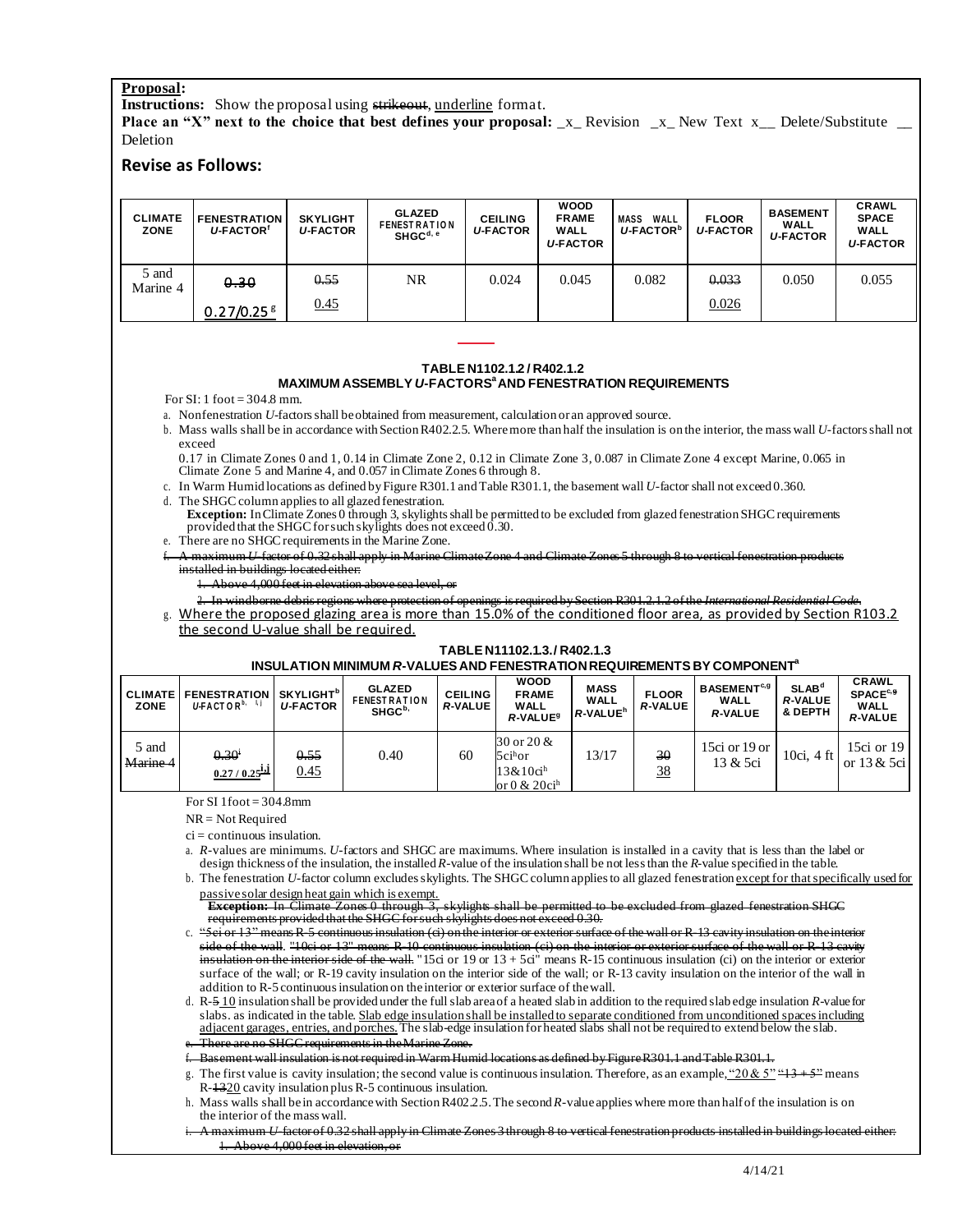j. Where the proposed glazing areais more than 15.0% of the conditioned floor area, as provided by Section R103.2, the second U-valueshall be required. 2. In windborne debris regions where protection ofopenings is required by Section R301.2.1.2 of the*International Residential Code*. be required.

Add as Follows:

 Add #10 below to Section N1101.5/R103.2 Information on construction documents. 10. Glazing are as a percentage of conditioned floor area and wall area.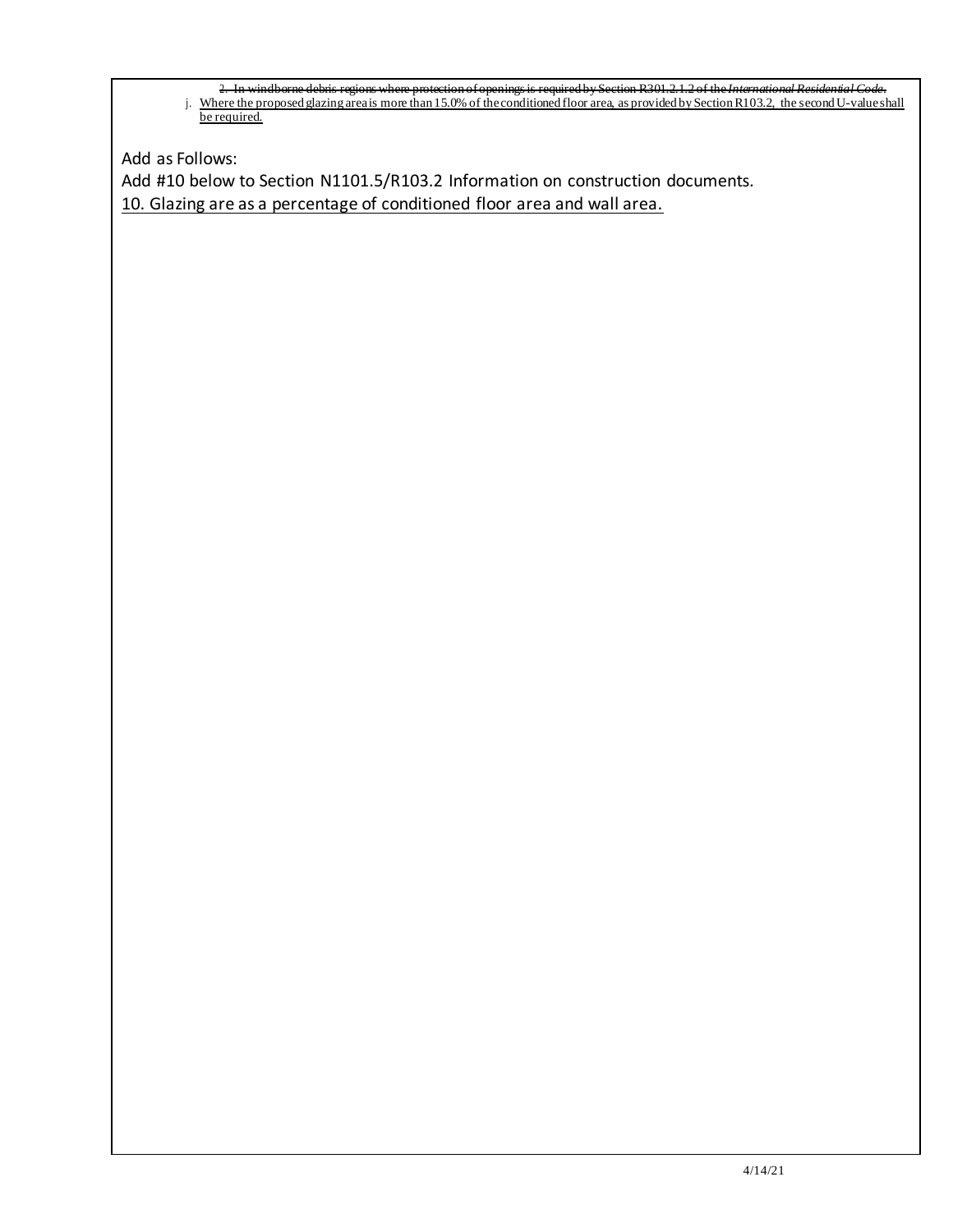**Supporting Information (Required):** 

 All proposals must include a written explanation and justification as to how they address physical, environmental, and/or customary characteristics that are specific to the City and County of Denver. The following questions must be answered for a proposal to be considered.

- Purpose: What does your proposal achieve?
- Reason: Why is your proposal necessary?
- Substantiation: Why is your proposal valid? (i.e. technical justification)

 Based on energy modeling and in order to create parity and calibration between the prescriptive and performance compliance paths and in order to ensure movement toward the 2030 goals, changes were made in the R and U-value tables.

 The U value changes for windows are based off of the Total Building Performance reference hom e table R405.4.2(1) Section "Vertical Fenestration other than opaque doors" where it states that: Total areah =

 (a) The proposed glazing area, where the proposed glazing area is less than 15 percent of the conditioned floor area.

 (b) 15 percent of the conditioned floor area, where the proposed glazing area is 15 percent or more of the conditioned floor area.

 This section makes compliance with the IECC more difficult when the window to floor ratio is above 15%. Changes in the R and U-value table equalize compliance within the compliance paths to begin the journey to the climate action goal of zero energy new homes.

 The SHGC has been lowered because of its impact on the Manual J headload calculation which has been driving up equipment sizing in order to have capacity to meet the load. This reduction can help lead to more right sized equipment which in turn leads to better efficiency and performance. An exception has been placed in footnote b for windows designed specifically for passive solar heat gain.

 Slab edge insulation R-value is addressed in the Table and Under Slab insulation is addressed in footnotes. The under slab insulation R-value has been increasedto that required in the table for slab edge insulation R10. These installation criteria have been strengthened here to ensure the total boundary of the slab is insulated in places where it traditionally has not been such as below the slab. In addition, the footnote now speaks to slab edge insulation installation between the conditioned space of the house and the non-conditioned such as the garage to better ensure full coverage of the slab edge that when not insulated cause excessive heat loss and comfort issues.

 #10 of section R103.2 information on construction documents was added to help plan review and field inspection understand what the window to floor ratio for the project is without having to calculate it themselves.

 **Bibliography and Access to Materials** (as needed when substantiating material is associated with the amendment proposal):

 **9Other Regulations Proposed to be Affected** 

 **\*For proposals to delete content from the 2019 Denver Green Code in conjunction with adding it to other mandatory Denver codes and/or regulations, only.**